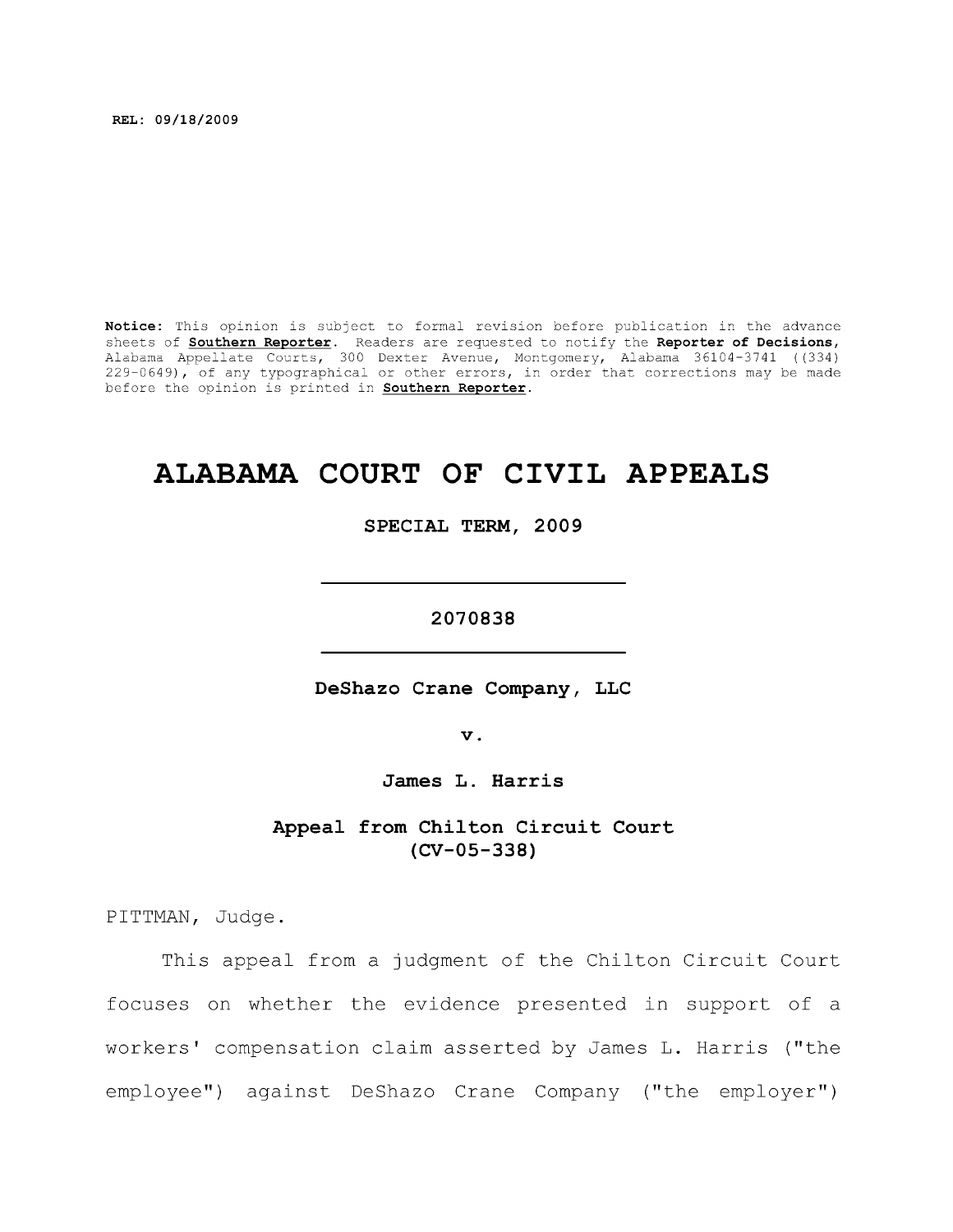based upon a cumulative-physical-stress injury purportedly arising out of and in the course of his employment met the "clear and convincing" evidentiary standard required by the Alabama Workers' Compensation Act, Ala. Code 1975, § 25-5-1 et seq. ("the Act").

The employee sued the employer, seeking an award of workers' compensation benefits. The employer argued that it could not be shown by clear and convincing evidence that the employee's eye disorder had been caused by his employment. The trial court, after an ore tenus proceeding, awarded benefits, and it is from that judgment that the employer has appealed.

The employee, a welder for all of his adult life, worked for the employer from 1997 until 2000 and again from 2002 to 2004. Late in 2002, when he began to experience impaired vision, the employee consulted an optometrist. The optometrist referred the employee to a retina surgeon. Dr. Milton White. Dr. White determined that the employee suffered from choroidal neovascularization, also called choroidal neovascular membrane ("CNVM").

 $\overline{2}$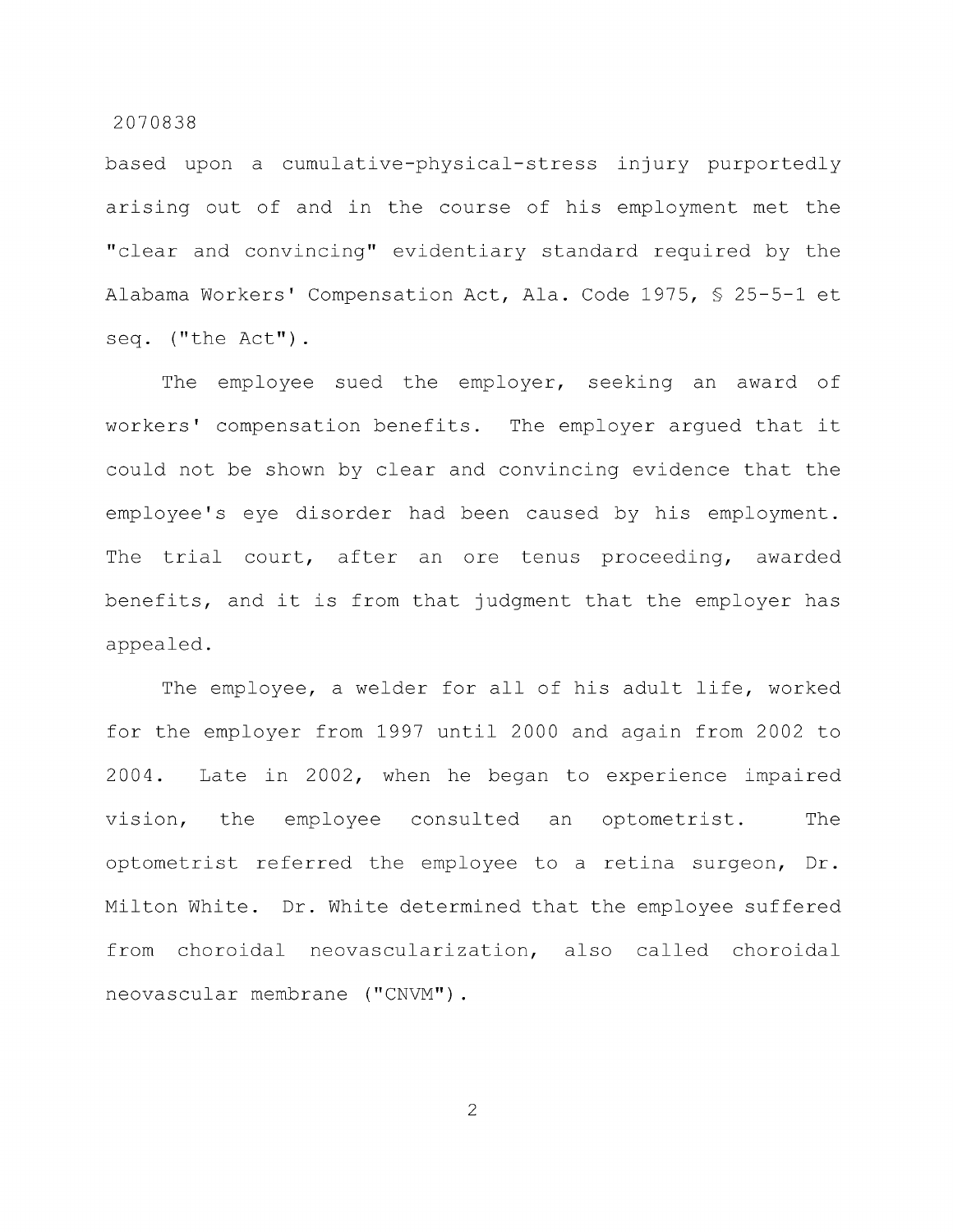CNVM is a condition in which new, abnormal blood vessels grow in the choroid, a layer of tissue behind the retina. These blood vessels can leak blood and clear fluid into the retina, interfering with vision and potentially causing blindness. The employee's vision, formerly good, declined by 2005 to 20/200 in his right eye and 20/3,600 in his left eye, rendering him legally blind and unable to drive an automobile or to work as a welder. The employee has no other work skills, and the evidence at trial clearly established that he is totally disabled.

The record reflects that the field of medicine acknowledges many potential causes of CNVM, including but not limited to ordinary age-related macular degeneration; histoplasmosis (a condition caused by exposure to airborne fungi from bird droppings); physical trauma; nearsightedness; and injury from unprotected exposure to strong ultraviolet ("UV") radiation, such as that created by welding. It is common also for physicians to refer to a case of CNVM as "idiopathic" when the cause of a particular occurrence of the condition cannot be determined from an examination of the patient. The central fact question before the trial court was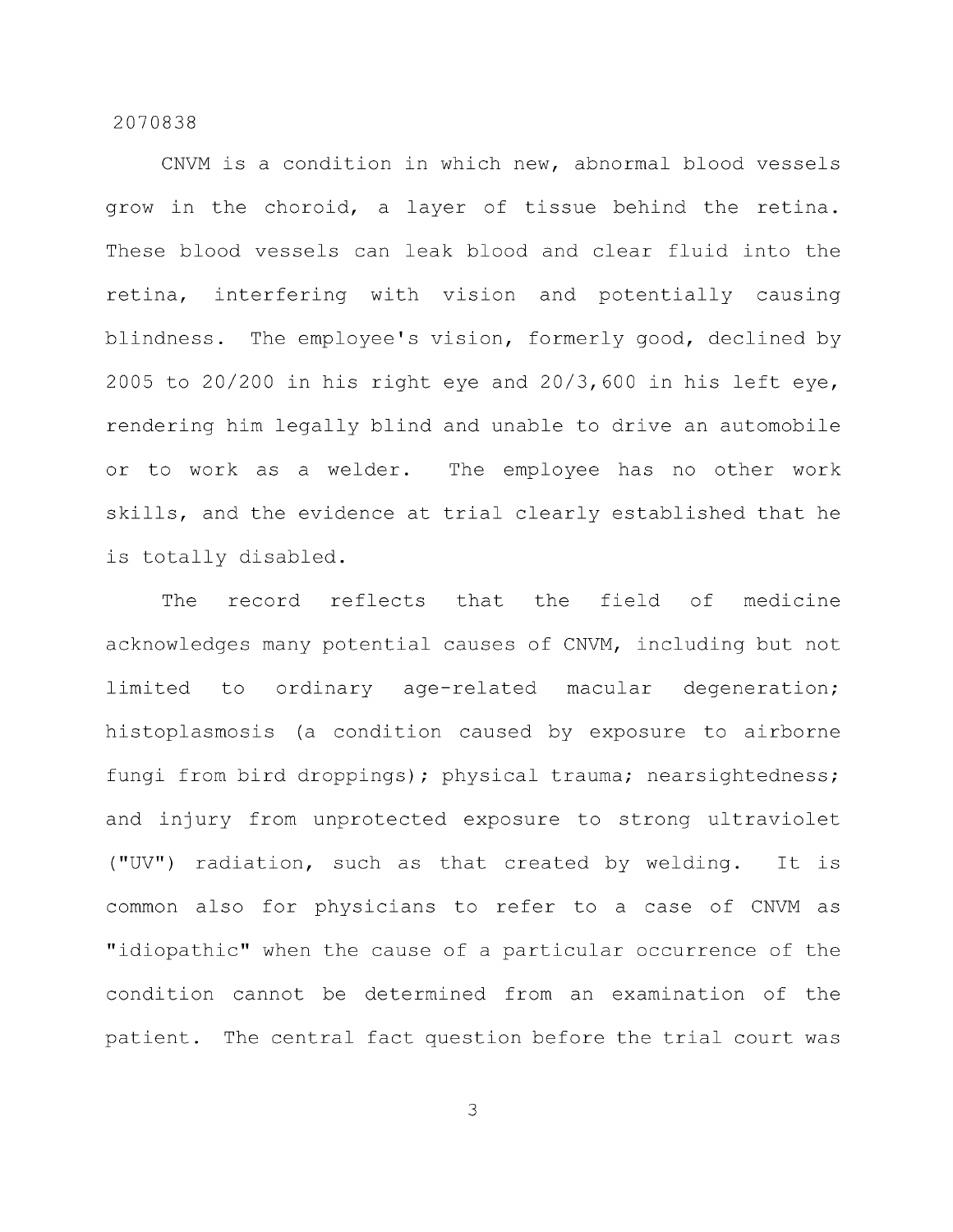whether the employee's CNVM was actually idiopathic or properly could have been found to have been caused by his welding activities for the employer.

The employer argues that the evidence presented by the employee to the trial court in an effort to establish that the CNVM arose from his employment did not meet the "clear and convincing" standard set forth in the Act at Ala. Code 1975, § 25-5-81 (c) . That section provides the following definition of "clear and convincing evidence":

"evidence that, when weighted against evidence in opposition, will produce in the mind of the trier of fact a firm conviction as to each essential element of the claim and a high probability as to the correctness of the conclusion. Proof by clear and convincing evidence requires a level of proof greater than a preponderance of the evidence or the substantial weight of the evidence, but less than beyond a reasonable doubt."

However, under our caselaw, the actual weighing of evidence "against evidence in opposition" is the province of the trial court. Even in the context of workers' compensation claims that the Act requires to be proven by clear and convincing evidence, appellate courts are not permitted to reweigh the evidence presented to the trial court by, for instance, estimating the credibility of witnesses; rather,

 $\overline{4}$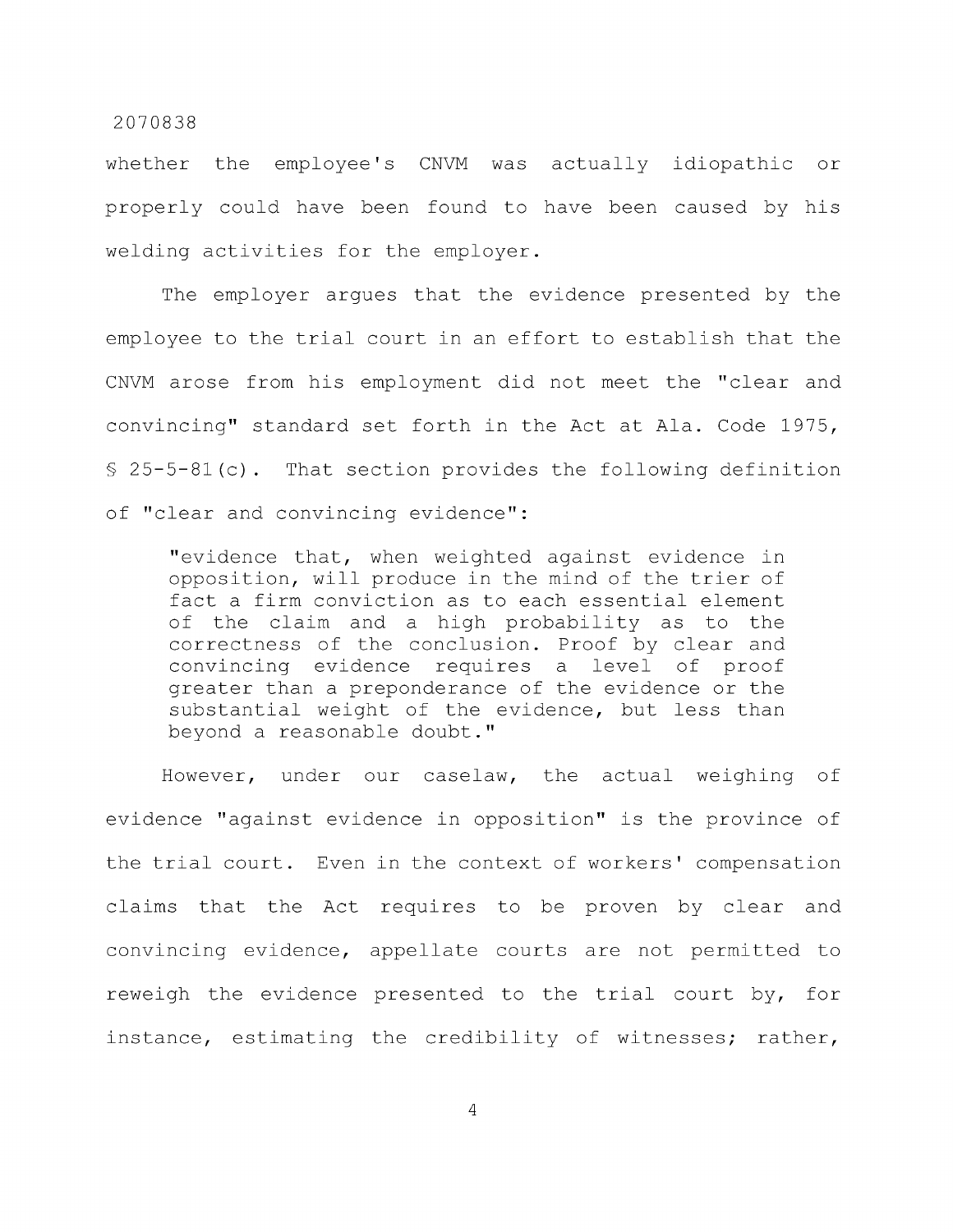§ 25-5-81 (c) requires that the "firm conviction" arise in "the mind of the trier of fact," not in the "mind" of the appellate court. See Ex parte Mclnish, [Ms. 1060600, September 5, 2008] So. 3d , (Ala. 2008). The appellate court must review the evidence and the trial court's judgment solely to answer the question whether "'the fact-finder reasonably could have determined that the fact was proven by clear and convincing evidence.'" Id. at (quoting KGS Steel, Inc. v. McInish, [Ms. 2040526, June 30, 2006] \_\_ So. 3d \_\_, \_\_ (Ala. Civ. App. 2006) (Murdock, J., concurring in the result)). In deciding whether it was reasonable for a trial court to have concluded that a fact was proven by clear and convincing evidence, i.e., whether it was reasonable for the fact-finder to reach a firm conviction as to each essential element of the claim and infer a high probability as to the correctness of the conclusion, the appellate court must limit its determination to "whether there was substantial evidence before the trial court to support a factual finding, based upon the trial court's weighing of the evidence, that would" produce a firm conviction in the mind of the trier of fact. Ex parte McInish, \_\_ So. 3d at \_\_.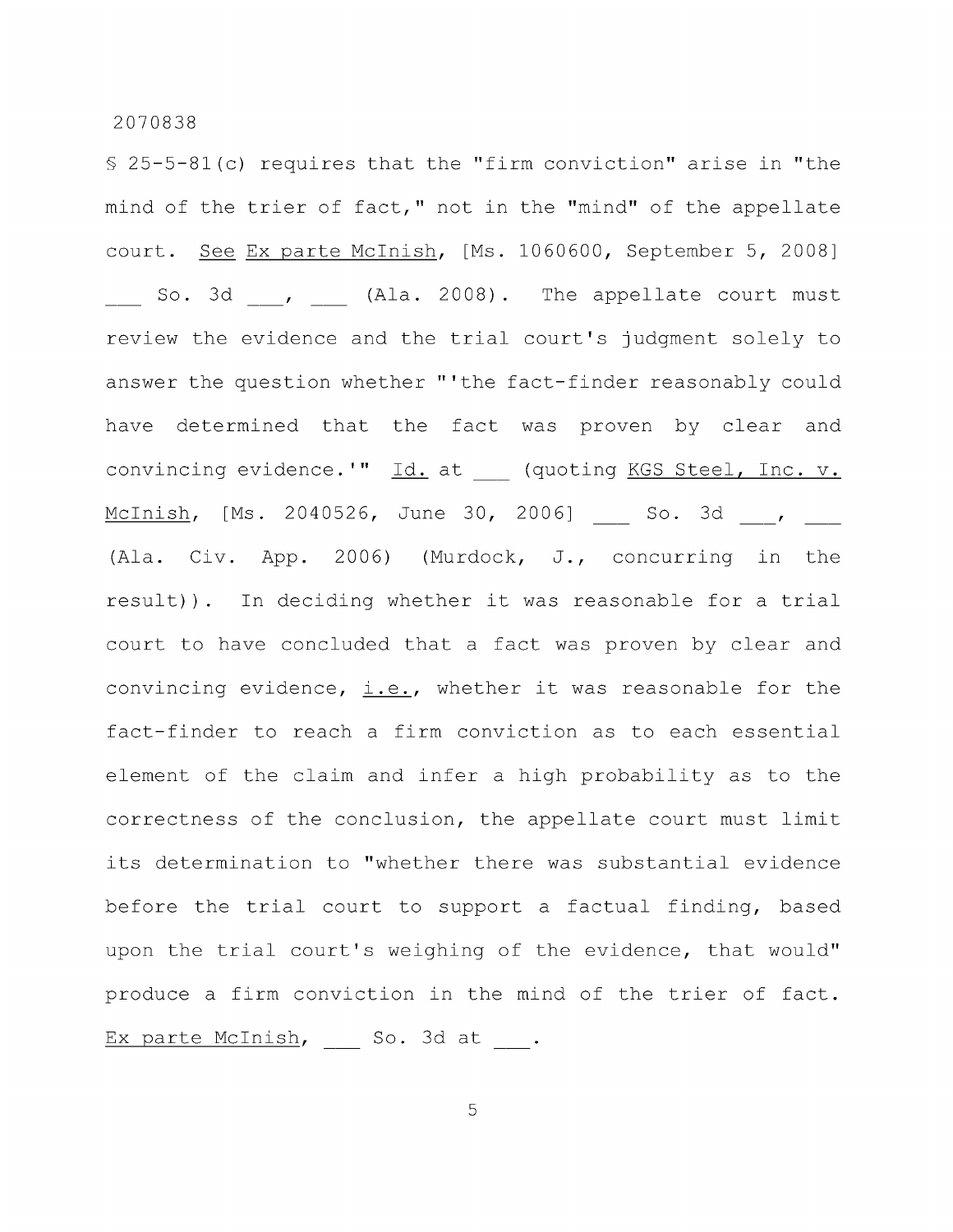As to the "substantial evidence" standard of appellate review, "substantial evidence" properly is defined as "'evidence of such weight and quality that fair-minded persons in the exercise of impartial judgment can reasonably infer the existence of the fact sought to be proved.'" Ex parte Trinity Indus., Inc., 680 So. 2d 262, 268-69 (Ala. 1996) (quoting West V. Founders Life Assurance Co. of Florida, 547 So. 2d 870, 871 (Ala. 1989)). Further, Ala. Code 1975, § 25-5-81 (e) (2), mandates the use of the "substantial evidence" standard of appellate review when reviewing "pure findings of fact," but it does not distinguish between cases in which a claimant's evidentiary burden at trial is a "preponderance of the evidence" or "clear and convincing" evidence; because the Act is silent in that regard, appellate courts must review judgments by viewing evidence adduced to meet either the "preponderance" or the "clear and convincing" evidentiary burden under the same "substantial evidence" standard, foreclosing appellate reweighing of evidence in both types of cases. Ex parte McInish, So. 3d at . That said, the "substantial evidence" standard of review is applied in "necessarily different degrees" in the two types of cases,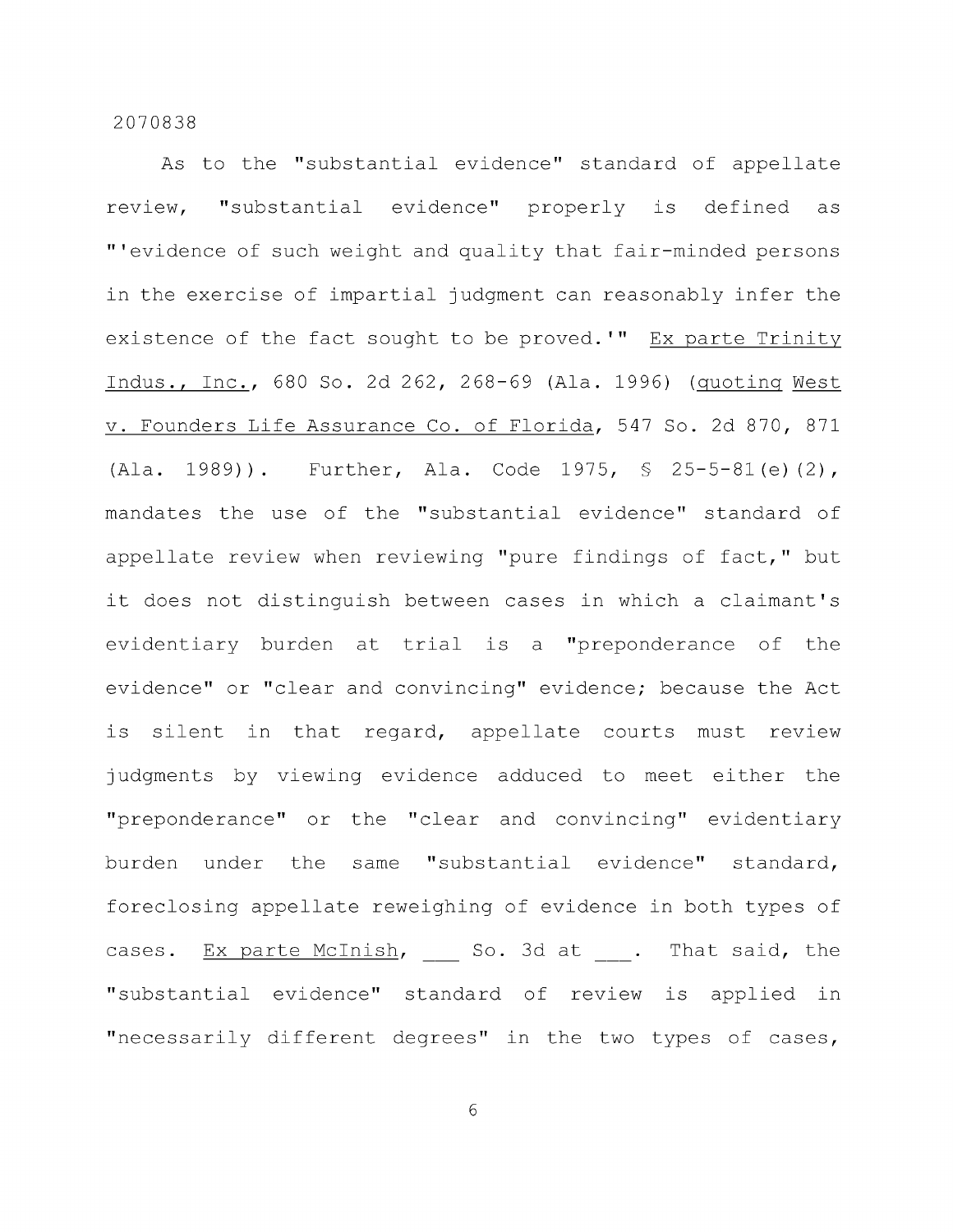with "the quantum of proof necessary to sustain on appeal" a finding of fact in a "clear and convincing" context being "greater than" that in a "preponderance" context. Id. at .

Therefore, the proper standard to be applied in reviewing a judgment awarding benefits under the Act in response to a claim that requires the claimant to adduce proof amounting to clear and convincing evidence can be restated properly as follows: The trial court's judgment is to be affirmed if the trial court was presented with evidence of such weight and quality that fair-minded persons, in the exercise of impartial judgment, reasonably could reach a firm conviction as to each essential element of the claim and infer a high probability as to the correctness of the conclusion.

In this case, the parties' dispute and the evidence presented at trial focused on causation, as other elements of the employee's claim were undisputed. Under the Act, the employee was required to prove that his CNVM arose out of, and in the course of, his employment with the employer -- here, that "flashes" from welding activity led to the employee's vision impairment. Hammons v. Roses Stores, Inc., 547 So. 2d 883, 885 (Ala. Civ. App. 1989); Ala. Code 1975, § 25-5-51.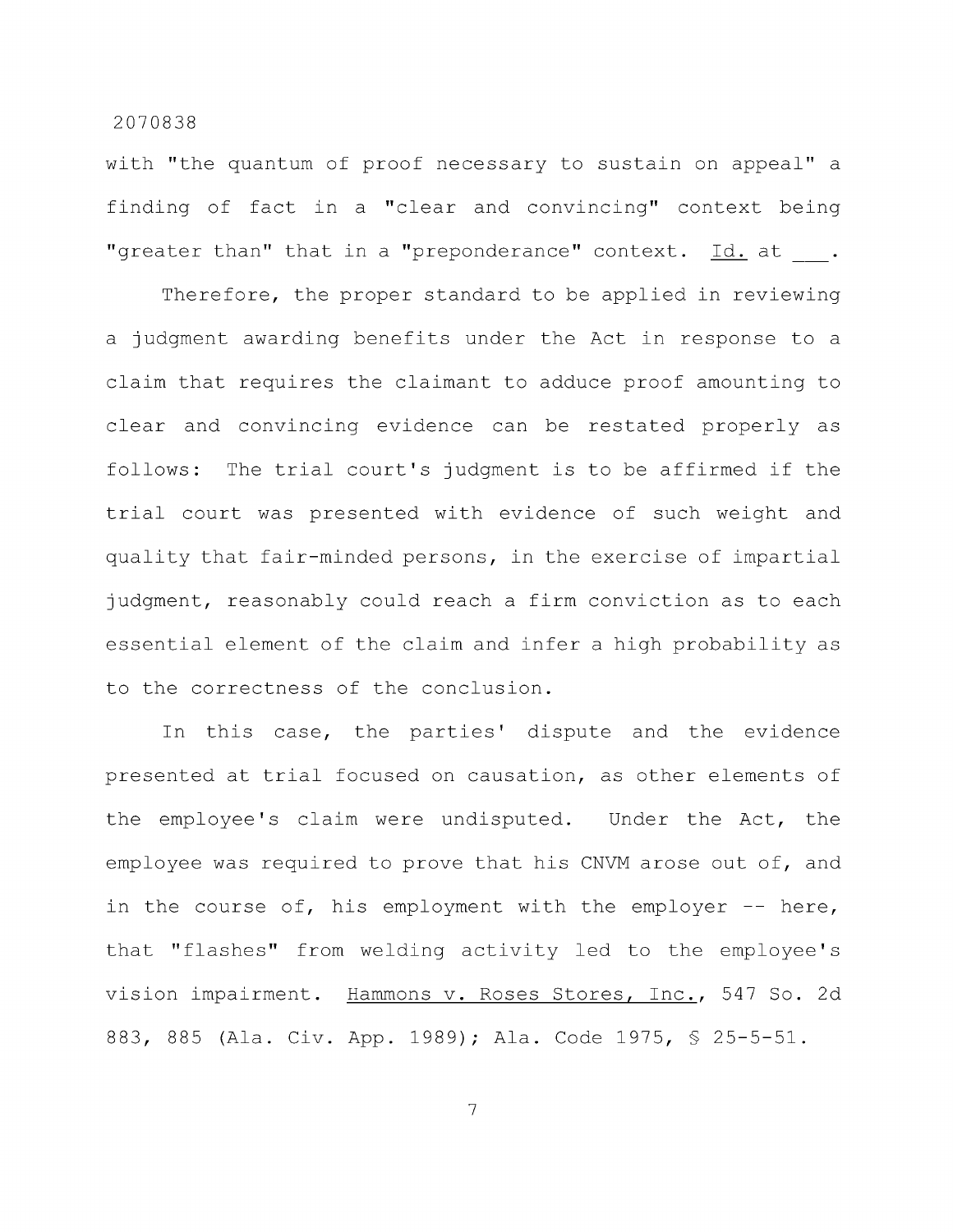The record reflects that each welder's workplace at the employer's premises was surrounded by standing portable screens intended to protect workers on the factory floor from the radiation created by the welding. The employee testified that there were occasions when screens separating him from other welders were removed by other employees while he was wearing his protective hood and welding. The employee further testified that he was certain that his CNVM could be traced to three or four particular incidents when his eyes had been exposed to the arcs of other welders on occasions when he had removed his welder's hood to inspect his work without his having known that a coworker had removed one or more of the screens the employee relied on for protection. The employee and his paramour both testified that on one occasion, after such an incident, the employee had come home complaining of pain in his eyes, stating that he had "burned" his eyes at work; on that occasion, the employee's paramour had transported the employee to an emergency room, and a doctor had prescribed medicated eye drops and a follow-up visit. Other testimony indicated that on other occasions when the employee had come home from work complaining of an eye burn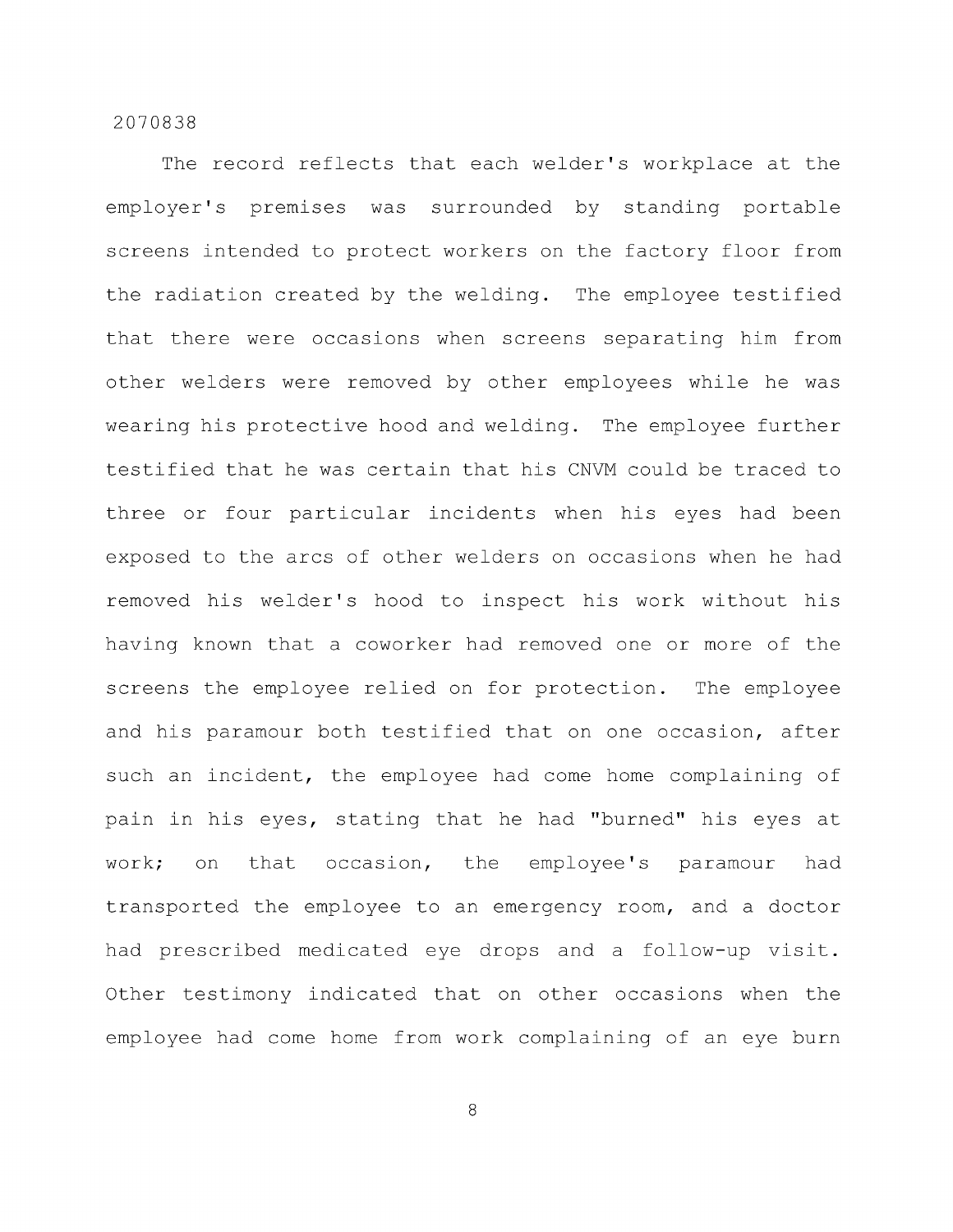the employee and his paramour would routinely apply that prescription medication or would administer a reportedly effective nonmedical remedy.

The employee was unable to produce any documentary evidence of the emergency-room visit, and although the employee was required by the employer's personnel policy to report any incident of workplace injury, he never claimed that he had reported any of his three or four alleged workplace eye burns to the employer. Likewise, the employer maintained no records in the employee's personnel file that indicated that the employee had made any report of a workplace injury, although federal law requires that employers create and retain such reports.

The witness who gave the most extensive and pertinent direct testimony, and who was the most comprehensively crossexamined witness, was the surgeon, Dr. White. At trial, Dr. White adhered to his original diagnosis of the employee's CNVM as being idiopathic, although at occasional points in his testimony he used such terms as "probable" and "probability" when discussing welding as a possible cause of the employee's CNVM. The record also revealed that Dr. White previously had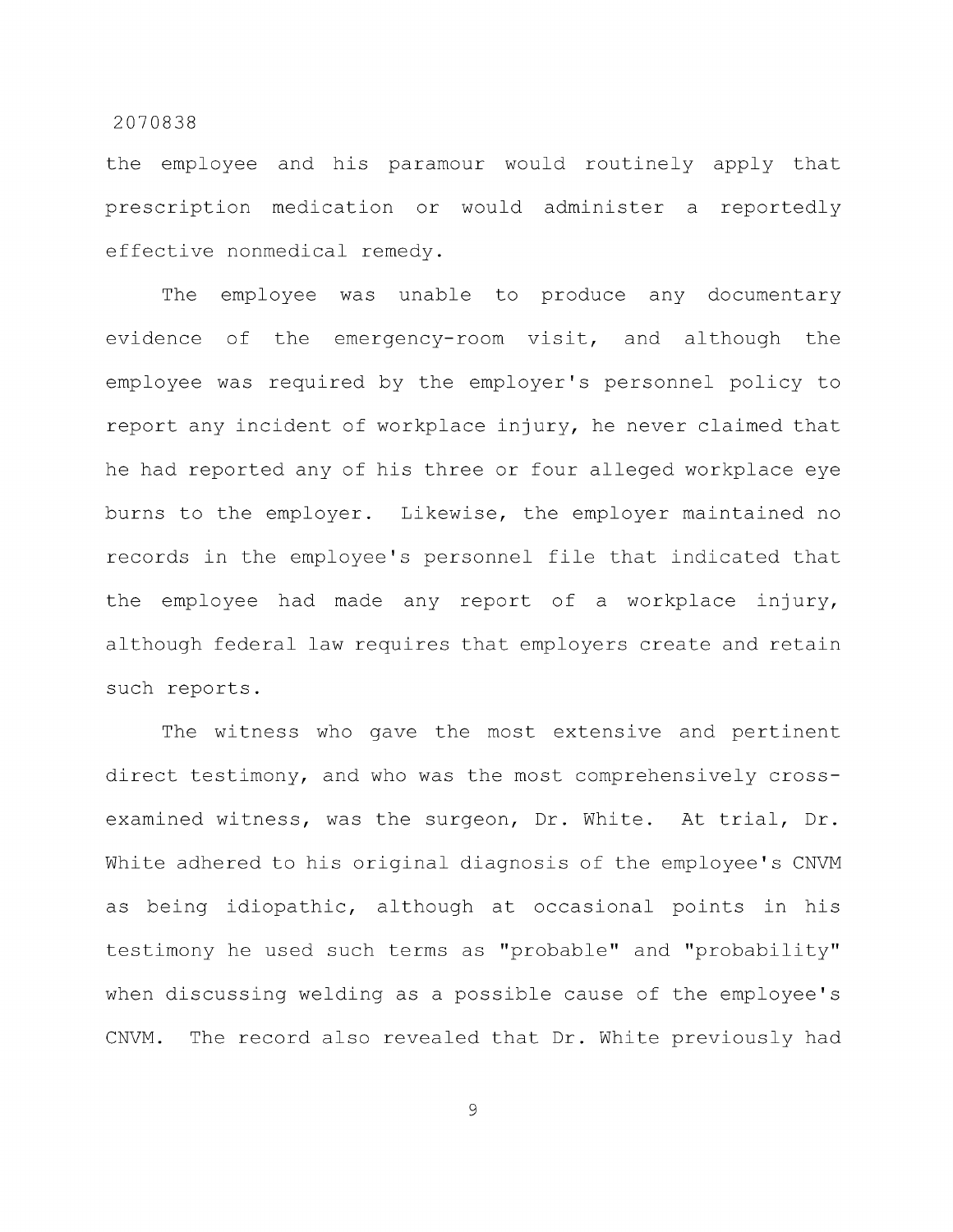submitted to an insurer and to the employer a written opinion that the employee's CNVM was not job-related.

In addition to that evidence, however. Dr. White explained at his deposition and at trial that, when CNVM is diagnosed, retinal specialists generally seek "associated findings" - abnormalities in the eye in addition to CNVM itself -- that might suggest a cause of the patient's CNVM. The "associated finding" suggesting UV radiation to be the cause of a particular case of CNVM is other scarring in the retina; however, the employee's eyes did not exhibit any such "other scarring." Moreover, Dr. White admitted that unprotected exposure to the flash of a nearby welding torch was the only named factor in the employee's personal history that could possibly change the diagnosis from "idiopathic" CNVM to CNVM resulting from a known cause. Repeatedly, under both direct examination and cross-examination. Dr. White said "I don't know" to questions asking what had caused the employee's CNVM. Dr. White did elaborate that, absent the employee's history of welding work, he would have been "100%" certain that the "idiopathic" label was correct. Also repeatedly. Dr. White refused to say, because of the lack of associated medical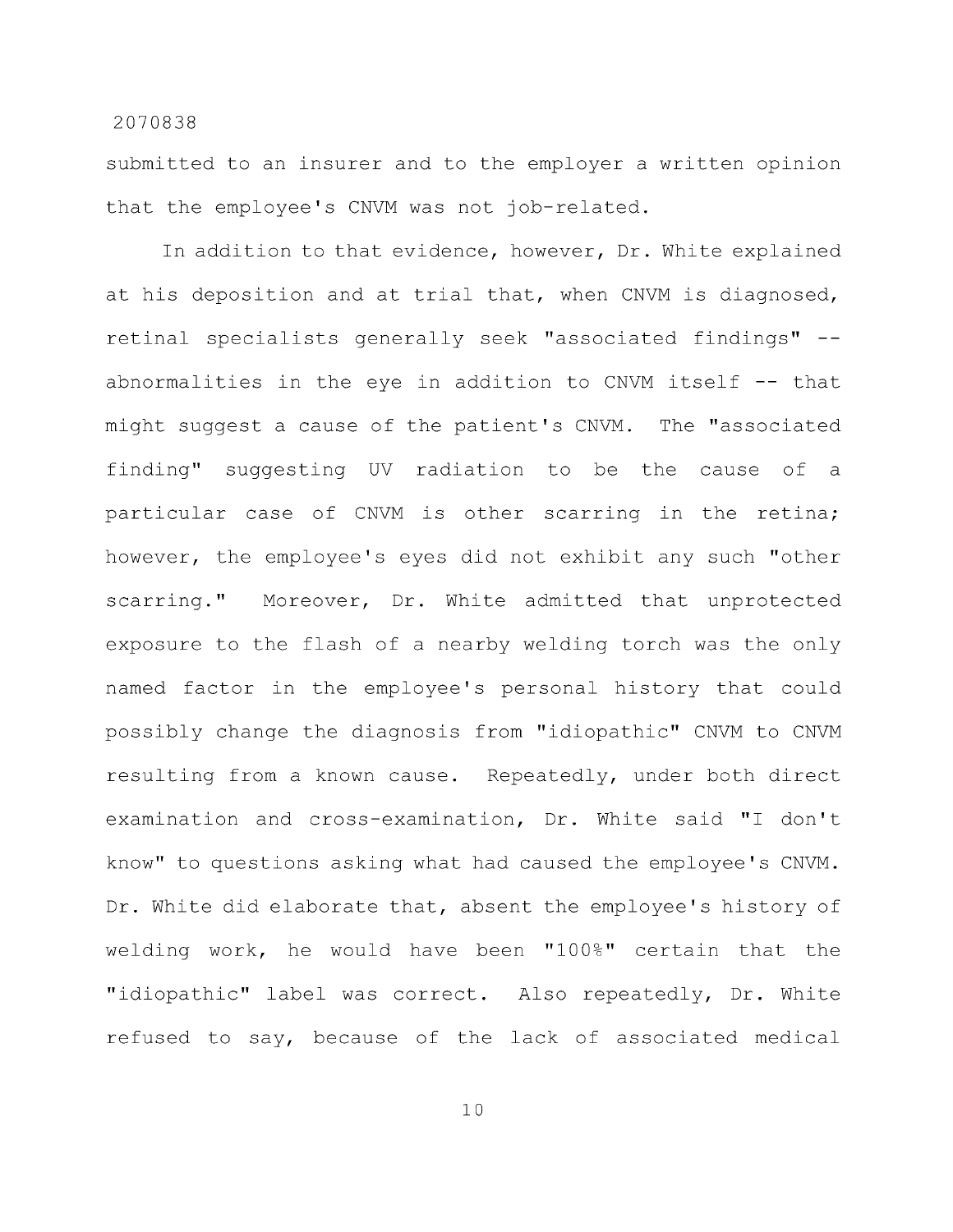findings, such as scarring, whether it was "more likely than not" that the employee's CNVM was caused by UV exposure, given the employee's history as a welder. Ultimately, Dr. White refused to commit himself to the proposition that welding could be anything more than a possible cause of the employee's CNVM.

"'It is a well established principle that evidence presented by a [workers'] compensation claimant must be more than evidence of mere possibilities that would only serve to "guess" the employer into liability.'" Ex parte Southern Energy Homes, Inc., 873 So. 2d 1116, 1122 (Ala. 2003) (quoting Hammons v. Roses Stores, Inc., 547 So. 2d at 885). However, although expert testimony might be required to establish causation in cases in which the "nature and origin" of the condition in question "is obviously beyond the understanding of the average person," Ex parte Trinity Indus., Inc., 680 So. 2d at 269, lay testimony may be combined with expert testimony in establishing the requisite proof of causation. Ex parte Price, 555 So. 2d 1060, 1063 (Ala. 1989). Further, the medical testimony need not express absolute certainty as to causation, id. at 1062, and trial courts are encouraged to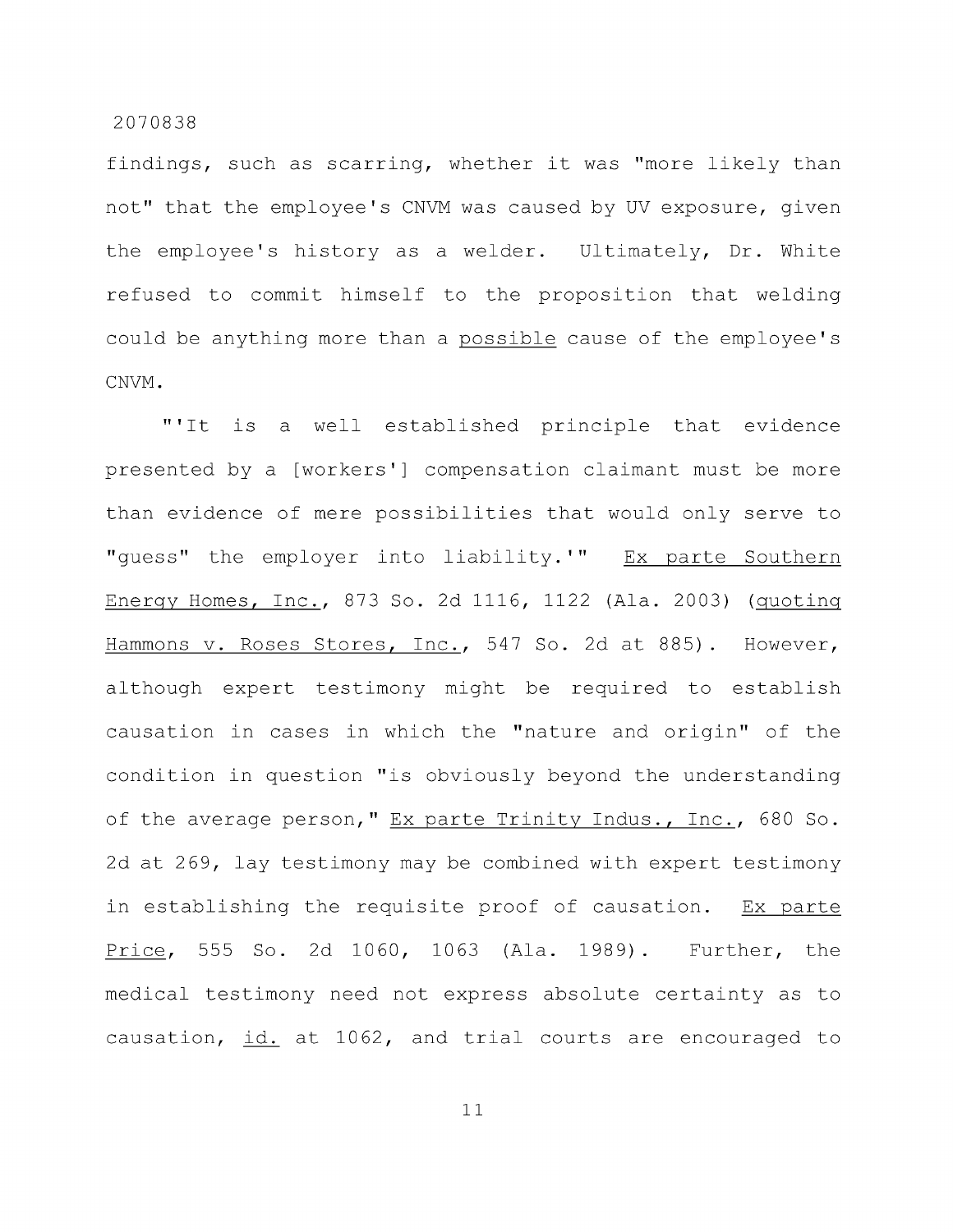view the evidence in its totality in reaching conclusions. Madix, Inc. v. Champion, 927 So. 2d 833, 837-38 (Ala. Civ. App. 2005) . Finally, the fact-finder is authorized to find the causation element absent medical evidence to that effect. Price, 555 So. 2d at 1062.

In this case, it was the employee's burden to establish legal causation and medical causation. Legal causation, which has been defined so as to require that the employee's job exposed him to a materially greater risk of developing CNVM than people ordinarily encounter, see, e.g., Madix, 937 So. 2d at 837, was undisputed; this risk is in fact an apparent reason for the employer's having provided protective screens and welder's hoods. Medical causation, which would require here that the employee's work for the employer be a "contributing" cause of the CNVM, id., was disputed, and the trial court's finding as to medical causation was, in effect, dispositive of the entire case.

Here, the trial court was presented with the evidence previously discussed in detail, as well as evidence tending to show that the employee's vision had been measured as being as acute as 20/20 immediately before he began his employment with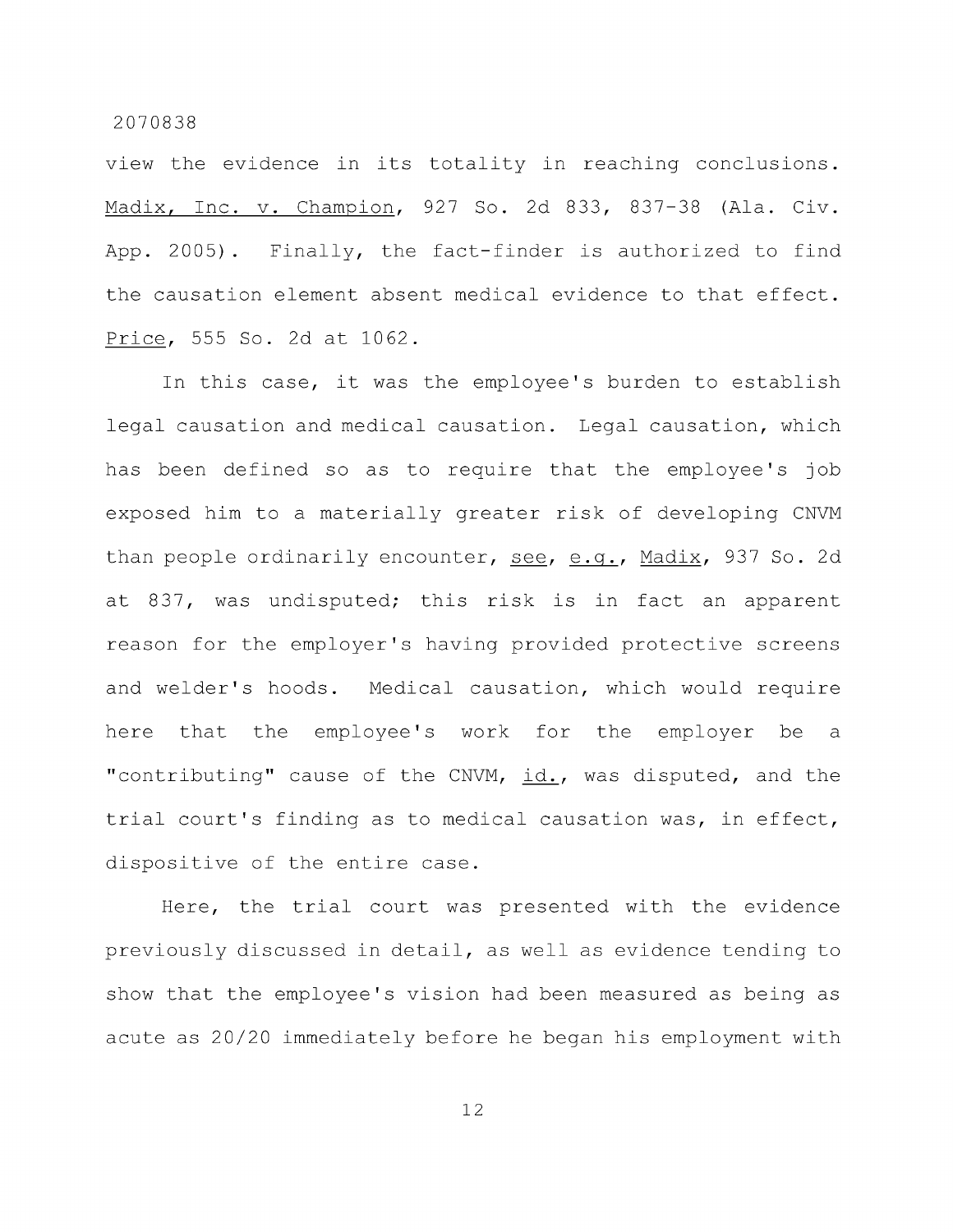the employer in 2002. Thus, the employee rapidly deteriorated from having excellent vision to suffering from legal blindness over the course of about three years. The pattern of injury followed the risks of the job and the course of the employee's complaints, distinguishing the employee's case from similar cases in which our courts have ruled in favor of employers (e.g.. Ex parte Southern Energy Homes, 873 So. 2d at 1122, in which physicians determined that the patient's back injury, as diagnosed, was not consistent with the patient's physical mobility or complaints of pain). Dr. White was unable to testify with any certainty regarding causation so as to favor either party's position, distinguishing this case from Madix, 927 So. 2d at 835, in which the pertinent physician testified that it was more likely than not that the claimant's injury was not caused by workplace exposure.

Under the facts of this case, the trial court reasonably could have ruled in favor of either party. But having reviewed inconclusive medical evidence, the conflicting testimony from the parties as to workplace conditions (such as the placement and removal of protective screens), and the employee's complete occupational and medical history, it